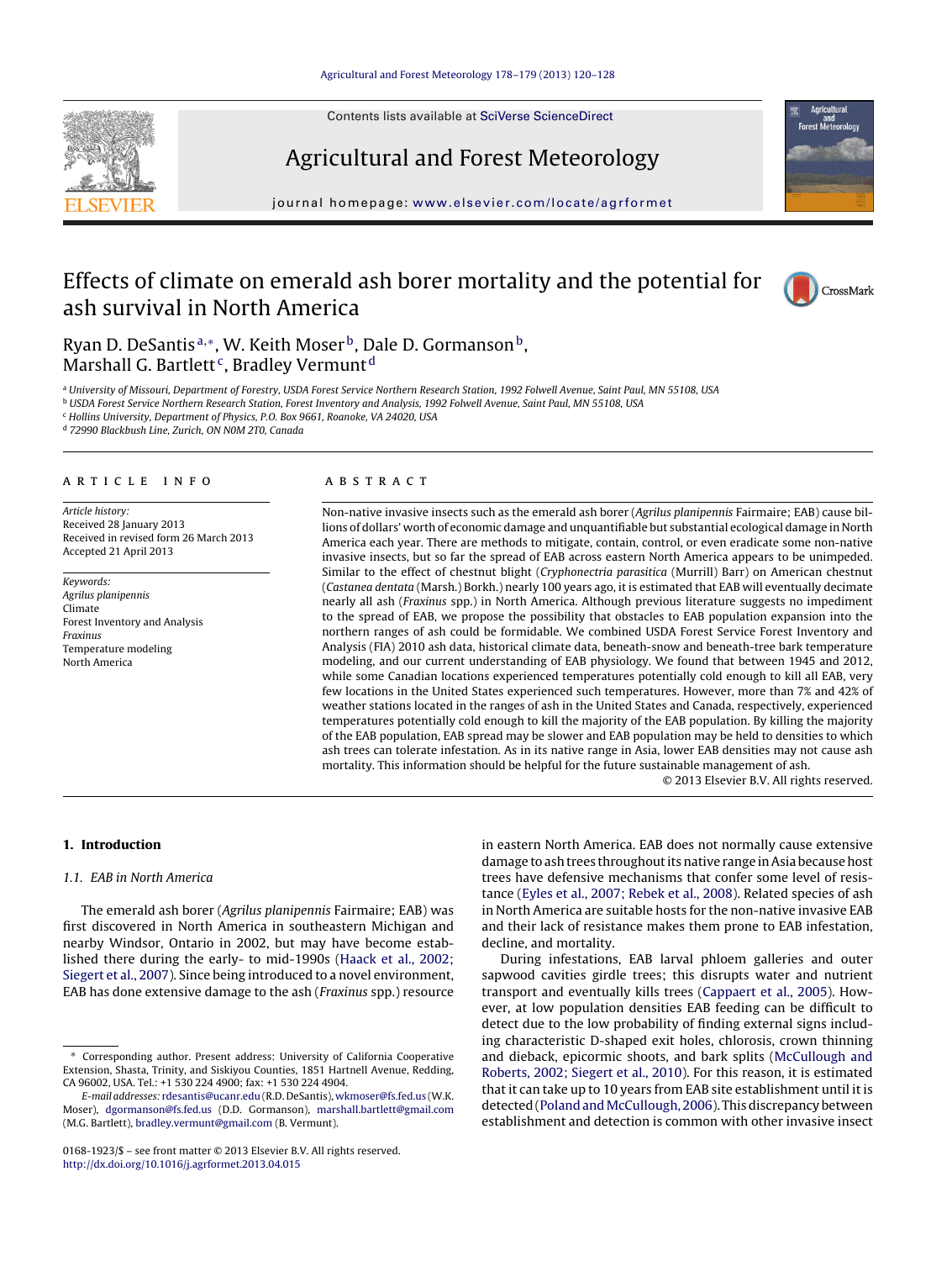pests, which remain at low densities until some other predisposing factor leads to tree stress, an exponential increase in insect density, or both [\(Shigesada and Kawasaki, 1997\).](#page-7-0) In addition, detecting EAB by assessing ash tree health status is difficult because many North American ash species are susceptible to numerous diseases which cause chlorosis, witches' brooms, and abundant epicormic branching ([PSU CAS, 1987\).](#page-7-0) Recent research suggests the EAB spread rate from the core infested area centered in southeastern Michigan is influenced by short-range insect dispersal and long-range human-facilitated dispersal. Non-assisted EAB spread from the core infested area appears to be approximately 20 km per year ([Prasad](#page-7-0) [et al., 2010\).](#page-7-0) However when factoring in the inadvertent humanassisted transport of overwintering EAB in firewood, satellite infestations can appear, grow, and coalesce with the core infested area, thereby increasing the spread rate of EAB to more than 20 km/year.

### 1.2. Effects of EAB on ash

It is estimated that given enough time nearly 100% of all green (Fraxinus pennsylvanica Marsh.), white (Fraxinus americana L.), and black ash (Fraxinus nigra Marsh.; the three most important and abundant North American ash species) will be killed by EAB throughout their ranges in North America ([Herms et al., 2010\).](#page-7-0) EAB infestation of ash will have negative economic consequences for a variety of stakeholders; the ecological impacts will likely include altered forest composition and structure and negative effects on associated wildlife and ecosystem function, especially in hydric and mesic systems where ash is common. The long-term and broadscale impacts of EAB appear to pose the greatest threat to sustaining ash forests in North America. EAB has the potential to cause substantial changes in forest composition and structure. Excluding industrial and specialty market losses, the economic value of ash timber loss due to EAB infestation could be hundreds of millions of dollars for forest landowners in the United States over the next decade (Robert Haight, pers. comm., USDA Forest Service, February 8, 2011).

#### 1.3. A scenario of ash resistance to EAB in North America

EAB overwinters as larvae or pre-pupae in the xylem-phloem interface of ash. Research suggests EAB often requires two years to complete development and overwinters as larvae rather than prepupae in satellite locations away from the main infestation area in southeastern Michigan ([Tluczek et al., 2011\).](#page-7-0) EAB larvae overwinter in situ in their feeding galleries whereas pre-pupae overwinter in pupal cells constructed in the sapwood of thin-barked trees or the outer bark of thick-barked trees. Unpublished research suggested overwintering EAB pupal cell depth was consistently 1.5 cm beneath the bark surface (Therese Poland, pers. comm., USDA Forest Service, February 17, 2011). There may be differences in larval overwintering depth (i.e., how far into host trees EAB overwinters), which may have implications in satellite infestations such as the onesmost likely to spread to the northern United States and Canada. However, differences in overwintering depth are so small that it would be unlikely to affect the overwintering EAB microclimate (Kim Cuddington, pers. comm., University of Waterloo, November 4, 2011).

Although there are established, thriving EAB satellite populations in the northern United States and Canada (e.g., in northwestern Michigan and central Minnesota, USA), there is a substantial difference in extreme low temperature minima between the locations of these satellite populations and the northern ranges of ash ([Cathey, 1990; Vogel et al., 2005\).](#page-7-0) This is relevant considering the coldest EAB supercooling point reported to date is −35.3 ◦C ([Crosthwaite et al., 2011\).](#page-7-0) The supercooling point is the coldest temperature at which EAB can no longer resist hard-freezing and subsequent temperature-related mortality. Therefore, northern satellite infestations may not experience temperatures low enough to have a substantial effect on overwintering EAB survival, but it is possible that the lowest temperatures in the northern United States and Canada would be lower than the lowest EAB supercooling point [\(Venette and Abrahamson, 2010\).](#page-7-0)

Previous research suggested EAB will eventually kill nearly all native ash (Fraxinus spp.) in North America [\(Poland and](#page-7-0) [McCullough, 2006; Herms et al., 2010\)](#page-7-0) but EAB host tree mortality rates could be lower with trees that are located in colder areas. By including other factors, such as the timing of EAB life stages and their intolerance to cold temperatures, we sought to identify limitations to EAB spread throughout its potential future range. To determine potential locations unsuitable for future EAB establishment we used the current knowledge of EAB physiology ([Venette](#page-7-0) [and Abrahamson, 2010; Crosthwaite et al., 2011; Tluczek et al.,](#page-7-0) [2011\),](#page-7-0) 2010 USDA Forest Service Forest Inventory and Analysis (FIA) data, beneath-snow and beneath-tree bark temperature modeling [\(Bartlett et al., 2004, 2005; Vermunt, 2011; Vermunt et al.,](#page-7-0) [2012a,b\),](#page-7-0) and Canadian and United States historical climate data [\(Environment Canada, 2012; National Oceanic and Atmospheric](#page-7-0) [Administration, 2012\).](#page-7-0) We accomplished this by examining more than 20,000 FIA plots in the United States, interpolated maps of ash presence, and historical climate data from 494 weather stations throughout the ranges of ash in North America.

## **2. Materials and methods**

#### 2.1. U.S. Forest Service Forest Inventory and Analysis

FIA estimates United States forest inventory attributes using a nationwide randomly-located systematic sampling system. The base sampling intensity is one plot per 2400 ha, but it is sometimes augmented by intensification for an entire state or for a particular public owner, such as a National Forest. Nationally, the plots are measured on a 5- to 10-year interval, with approximately 20% of the FIA plots in each north-central and northeast state measured each year. The FIA program defines forest land as land that is at least 0.4 ha in size, 36.6 m in width at the smallest dimension, and possessing at least 10% cover by live trees of any size, unless the land has been recently harvested or otherwise disturbed and is anticipated to remain forested. Each FIA plot is approximately 0.067 ha and is comprised of four 7.32 m-radius subplots where all trees at least 12.7 cm dbh are measured. In addition, each subplot contains a 13.5 m<sup>2</sup>-microplot where trees from 2.5 cm to 12.7 cm dbh are measured. The plot design is arranged with one central subplot and three subplots located in a spoke-like fashion at azimuths of 0, 120 and 240◦ and 36.6 m from the plot center of the central subplot. More information on FIA plot design, estimation procedures, and techniques can be found in [Bechtold and Patterson \(2005\)](#page-7-0) and [Woudenberg et al. \(2010\).](#page-8-0)

#### 2.2. Study area

We used Little's range maps [\(United States Geological Survey,](#page-7-0) [1999;](#page-7-0) digitized from [Little, 1971\)](#page-7-0) to delineate the necessary areal extent of our weather station coverage which would correspond with the ranges of green, white, and black ash. We utilized United States first-order weather stations and FIA plots located in a 32 state area from Montana to Maine to Virginia and Tennessee to Oklahoma, and back to Montana ([Fig. 1\).](#page-2-0) Because we were interested in estimating the coldest temperatures EAB would experience, we did not use data from weather stations or FIA plots in southern states containing ash, such as North Carolina, South Carolina, Georgia, Florida, Alabama, Mississippi, Louisiana, and Texas.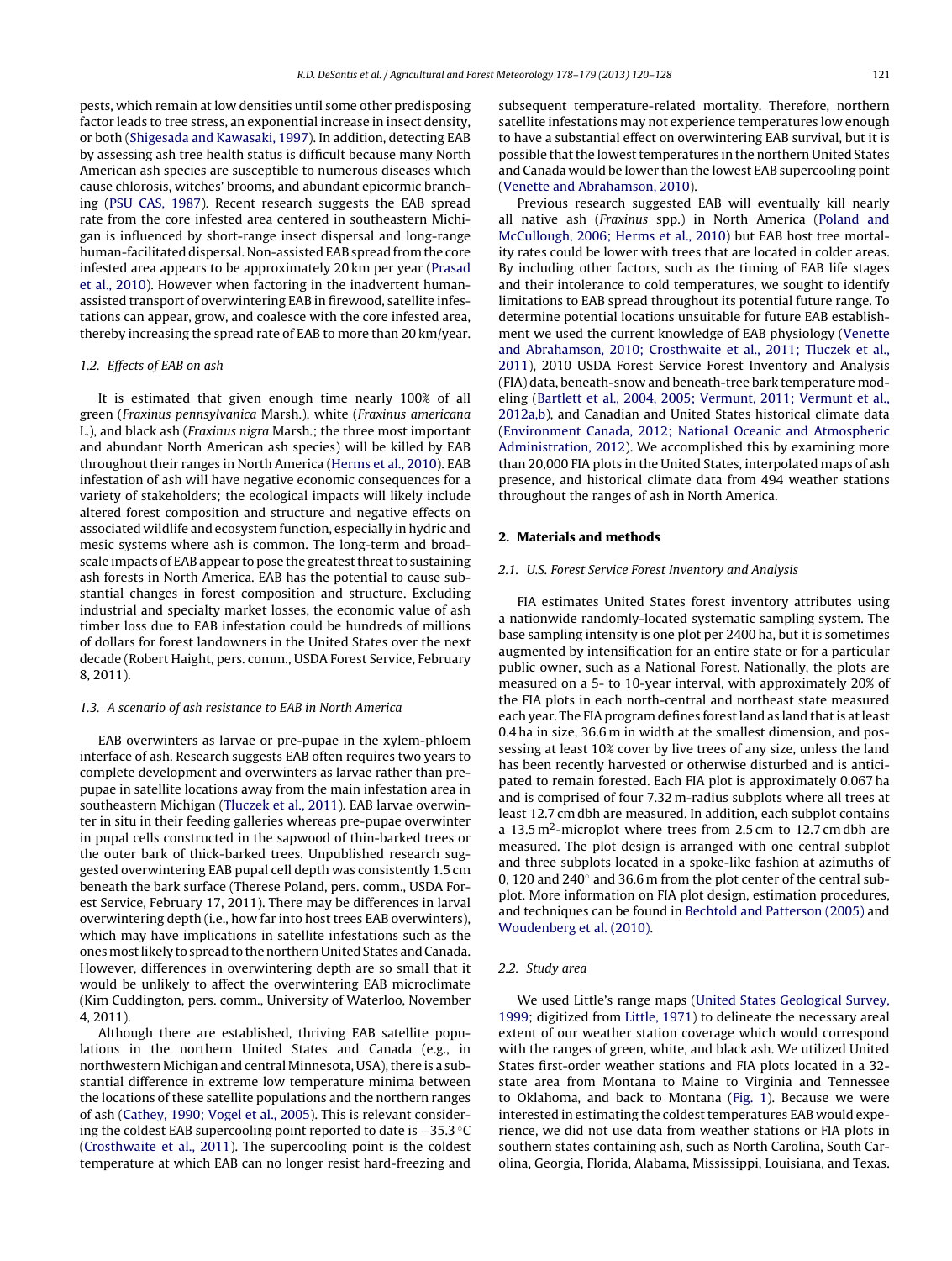<span id="page-2-0"></span>

**Fig. 1.** Location of United States and Canada weather stations used in this study, and ranges of green, white, and black ash in North America according to [Little \(1971\). \(](#page-7-0)For interpretation of the references to color in this figure legend, the reader is referred to the web version of this article.)

Because there is currently no Canadian equivalent to United States FIA data we were unable to obtain detailed data on Canadian ash. We used data from Canadian weather stations in Alberta, Saskatchewan, and Manitoba that were South of 55◦ N Latitude, in Ontario that were South of 53◦ N Latitude, and in Newfoundland and Labrador, Prince Edward Island, Nova Scotia, New Brunswick, and Québec South of 52◦ N Latitude. Weather stations North and West of these areas were well outside the known ranges of ash. Weather stations slightly outside the ranges of ash were included because we did not want weather stations inside the ranges of ash to unrealistically extrapolate outside the ranges of ash. In other words, in order to interpolate temperatures to the edges of the ranges of ash, we needed to use stations outside the ranges of ash.

#### 2.3. Climate data

Across the area of interest, we compiled data from 179 United States weather stations and 315 Canada weather stations (Fig. 1). United States weather station data were obtained from the Northeast Regional Climate Center ([National Oceanic and](#page-7-0) [Atmospheric Administration, 2010\)](#page-7-0) and Canada weather station data were obtained from Environment Canada's National Climate Services [\(Environment Canada, 2012\).](#page-7-0) In the United States, National Weather Service Offices, known as first-order weather stations, report a comprehensive in situ array of weather variables each hour, on the hour, around the clock. They were the only weather stations available with long, reliable periods of record, daily snow depth readings, and hourly temperature readings. Comprising thousands of active locations in the Northeastern United States as of 2012, cooperative network sites are more numerous but make only one observation at the same time each day [\(National Oceanic and](#page-7-0) [Atmospheric Administration, 2010\).](#page-7-0) Observations at cooperative network sites are generally limited to daily maximum and minimum temperatures, precipitation, snowfall and depth of snow on the ground. Because snow and bark modeling necessitated daily snow depth readings and hourly temperature readings before, during, and after extreme low temperature weather events, we only

used first-order weather stations from the United States. Similarly, we limited our use of Canadian weather station data to those stations with snow depth readings and hourly temperature readings. While these limitations constrained the number of weather stations and the period of time in which we could analyze weather data, they were necessary for snow modeling and bark modeling techniques that required hourly temperature readings ([Vermunt,](#page-7-0) [2011\).](#page-7-0)

## 2.4. Modeling the effects of snow cover on beneath-bark temperatures

To understand the potential impact changing snow cover has on the temperatures experienced by larvae overwintering beneath bark near the ground, we employed amodel that computed temperatures beneath snow with time-dependent depth profiles [\(Bartlett](#page-7-0) [et al., 2004\).](#page-7-0) The model incorporated the most important physics of snow-ground thermal interactions while remaining simple enough to be driven by the available meteorological observations: hourly surface-air temperatures and daily observations of snow depth. The model broke the air-snow-ground regime into multiple layers; thermal energy conducts through these layers satisfying

$$
C^{A}(T)\frac{\partial T}{\partial t} = \frac{\partial}{\partial z}\left(k\frac{\partial T}{\partial z}\right)
$$

within each layer, where  $C^{A}(T)$  is the apparent volumetric heat capacity as a function of temperature T,  $\partial$  is the partial derivative,  $k$  is thermal conductivity,  $t$  is time, and  $z$  is depth. In other words, "delta-T/delta-t" is the time derivative of temperature (or the rate of change of temperature in time), "delta/delta-z" is the derivative with respect to depth, and "delta-T/delta-z" is the depth-derivative of temperature (or the change of temperature with depth). The effect of latent heat exchange at the phase transition was modeled using a homographic approximation of the function  $C^A(T)$ . Details of the development of this numerical snow-ground thermal model,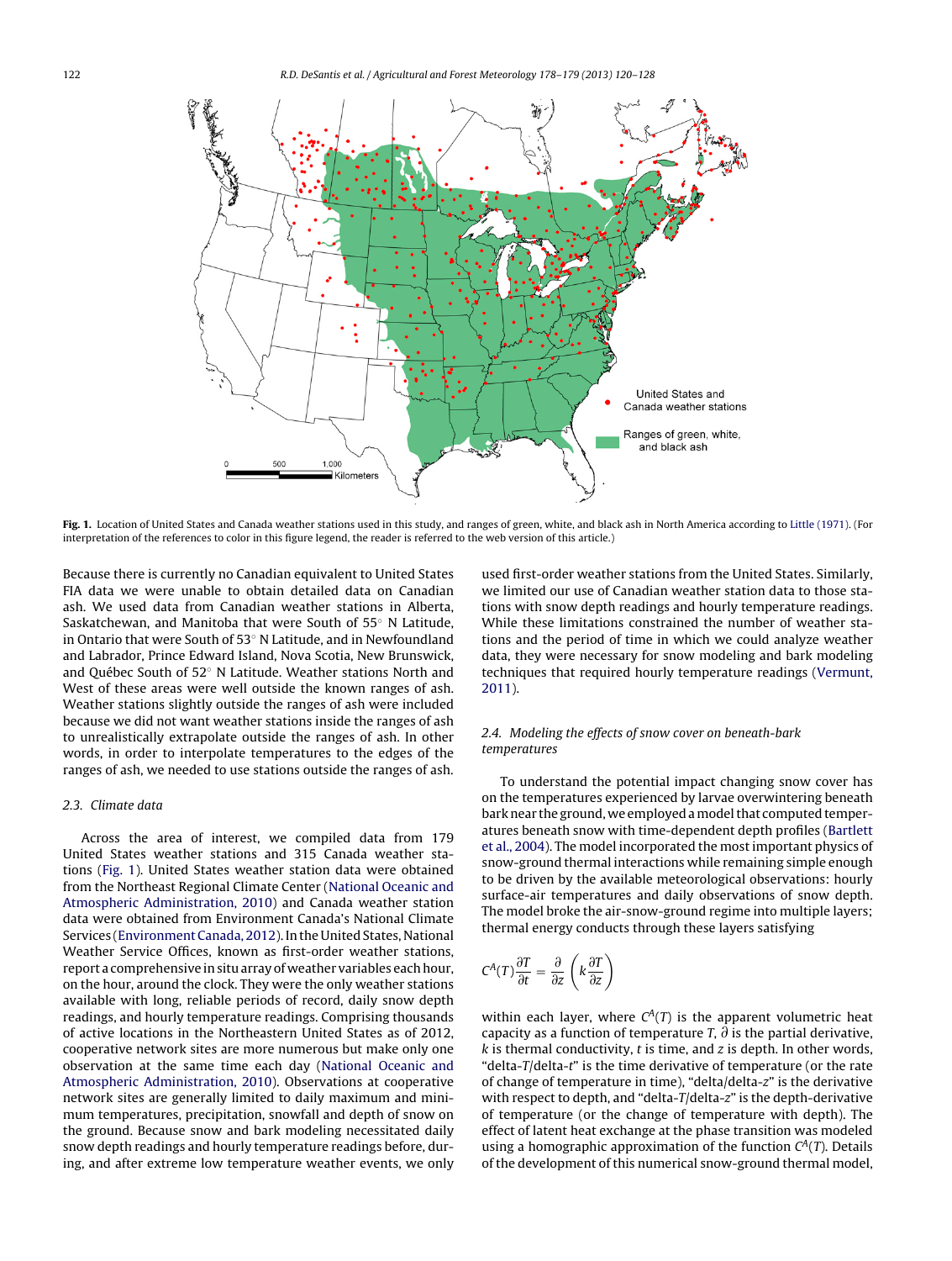including the handling of latent heat and snow thermal parameter evolution are available in [Bartlett et al. \(2004\).](#page-7-0)

The ratio of the parameters k and  $C^{A}(T)$  [k/ $C^{A}(T)$ ] defines the thermal diffusivity of the snow and indicates the rate at which temperature concavity is "smoothed out" by the medium. The thermal diffusivity of snow depends on numerous factors including snowwater content, compaction, average mean crystal dimensions, and average crystal connectivity ([Yen, 1981; Goodrich, 1982; Sturm](#page-8-0) [et al., 1997\).](#page-8-0) For all locations we used a common set of snow and soil thermal parameters identical to those used in [Bartlett et al.](#page-7-0) [\(2005\)](#page-7-0) for all sites in North America. Though conceptually simple and ignoring many of the inter-snow processes, the model produced robust results for the temperature at the snow-ground interface and was verified against a broad range of observational sites [\(Bartlett et al., 2004\).](#page-7-0)

Our model was driven by the observed hourly surface air temperature-time series and the daily observations of snow depth. The model assumes that the snow cover is applied to the ground at the beginning of the snow event and that initially the snow-pack takes on the observed temperature of the air at the beginning of the event. The underlying ground temperature is preconditioned by conducting a time-reversed version (i.e., a flipped version of the observed temperature-time series from the station) of the observed air temperature during the event into the ground. This procedure guarantees a match in the temperature boundary condition at the snow-ground interface at the beginning of the event. This procedure also guarantees that the snow-ground interface is not being warmed excessively by residual heat in the ground. Consequently, the modeled snow-ground interface temperature during the event is the coldest possible. Examination of these coldest possible temperature events seemed the logical course in examining the potential range limitations of EAB.

We determined the five coldest ambient air temperatures recorded by each weather station that had concurrent hourly ambient air temperatures and daily snow depth readings. Because of a lag effect of temperature changes, modeling the effects of snow depth required at least 6 h of ambient air temperature readings following the coldest ambient air temperature recordings. Subsequent tree bark modeling required at least 48 h of ambient air temperature readings prior to the coldest ambient air temperature recordings. Therefore, for each weather station we utilized at least 55 h of ambient air temperature readings concomitant to each coldest ambient air temperature.

## 2.5. Modeling the effects of tree bark on estimated EAB-experienced temperatures

Following modeling of beneath-snow temperatures from ambient air temperatures, we modeled subsequent beneath-bark temperatures using a tree bark model based on a Newtonian convective cooling model ([Tran et al., 2007; Vermunt, 2011\).](#page-7-0) This beneath-bark temperature modeling was based on the principle of convective cooling, whereby the transfer of heat occurs when a solid and the gas or liquid around it are at different temperatures. Beneath-bark temperature modeling only required the estimation of the cooling constant, K. The beneath-bark temperature model linked current beneath-bark temperature to earlier beneath-bark temperatures and the current temperature of the air with a cooling constant by the equation

$$
T_{t+\Delta t} = T_t + K(A_{t+\Delta t} - T_t)
$$

where  $T_t$  is the beneath-bark temperature of the tree at time t,  $\Delta t$  is a time step of 1 h,  $A_t$  is the ambient air temperature of the weather station at time  $t$ , and  $K$  is a cooling constant that is associated with the physical properties of the tree. We used a cooling constant of 0.11 because in related studies, it was found to be the optimal value of the cooling constant ([Vermunt et al., 2012a\) a](#page-8-0)nd because it was within in a range of values used for similar purposes ([Tran et al.,](#page-7-0) [2007\).](#page-7-0) Vermunt's optimal value of K was selected by minimizing the residual sum of squares of a model-building set, while the model with that value of  $K$  was run on the testing set.

We used an initial  $T_0$  beneath-bark temperature of 0 °C, and allowed the model 48 time steps (hours) to converge. We subsequently refer to beneath-bark temperatures as estimated EAB-experienced temperatures.

## 2.6. Data analysis

We determined the range of dates that each weather station recorded hourly ambient air temperature and daily snow depth. The average weather station period of record and period of record variance were also determined. We determined the coldest air temperatures, estimated EAB-experienced temperatures, and the number of weather stations recording ≤−30 ◦C air and estimated EAB-experienced temperatures and ≤−35.4 ◦C air and estimated EAB-experienced temperatures. Stations recording only one occurrence of the appropriate temperatures throughout their entire periods of record were included in this count. The average number of years per ≤−30 ◦C EAB temperature divides the total number of years on the period of record by the number of ≤−30 ◦C EAB temperature events. Temperature intervals refer to the amount of time (years) in between consecutive events that get to the appropriate temperature. Standard deviations and standard errors refer to the average number of year per appropriate temperature.

We used the Fire History Analysis and Exploration System (FHAES, Alpha 1.0; [Grissino-Mayer, 1995](#page-7-0) and [Grissino-Mayer, 1999](#page-7-0) and [Grissino-Mayer, 2001\) t](#page-7-0)o determine differences in means, variances, distributions, and percent of weather stations recording extreme low temperature events between time periods using Student's t-tests, F-tests, and Kolmogorov–Smirnov Goodness-of-Fit (KS) tests. The assumptions of each test were tested and met. Tests were done separately for events recording ≤−30 ◦C estimated EAB-experienced temperatures and ≤−35.4 ◦C estimated EABexperienced temperatures. FHAES is traditionally used to analyze fire scar event data, but it can be used to analyze forest stand regeneration, forest disturbance impacts, and non-fire events recorded in tree rings such as landslides, avalanches, and flooding. Since FHAES can analyze any event data including those not recorded in tree rings, we were able to treat events recording ≤−30 ◦C estimated EAB-experienced temperatures and ≤−35.4 ◦C estimated EAB-experienced temperatures as input variables similar to fire scars in FHAES to analyze their occurrence. We determined mean and median cold temperature event intervals for the composite cold temperature event history and used KS tests to determine whether a Weibull distribution fit the data better than a normal distribution and whether mean, median, or Weibull means or medians described the historical cold temperature event interval better ([Table 1\).](#page-4-0) This was done separately for events recording ≤−30 ◦C estimated EAB-experienced temperatures and ≤−35.4 ◦C estimated EAB-experienced temperatures.

#### 2.7. Geospatial analysis

We performed spatial interpolation of modeled minimum bark temperature, concurrent ambient air temperature, and snow depth using the ArcGIS Geostatistical Analyst software package ([Johnston](#page-7-0) [et al., 2001\)](#page-7-0) and an ordinary kriging interpolator with a twelve nearest neighbors approach [\(Fig. 2\)](#page-4-0). All 494 first-order station observations were used for training data which was converted to a grid with a 10-by-10-km cell spatial resolution and masked to exclude areas outside the area of interest. Each FIA plot was linked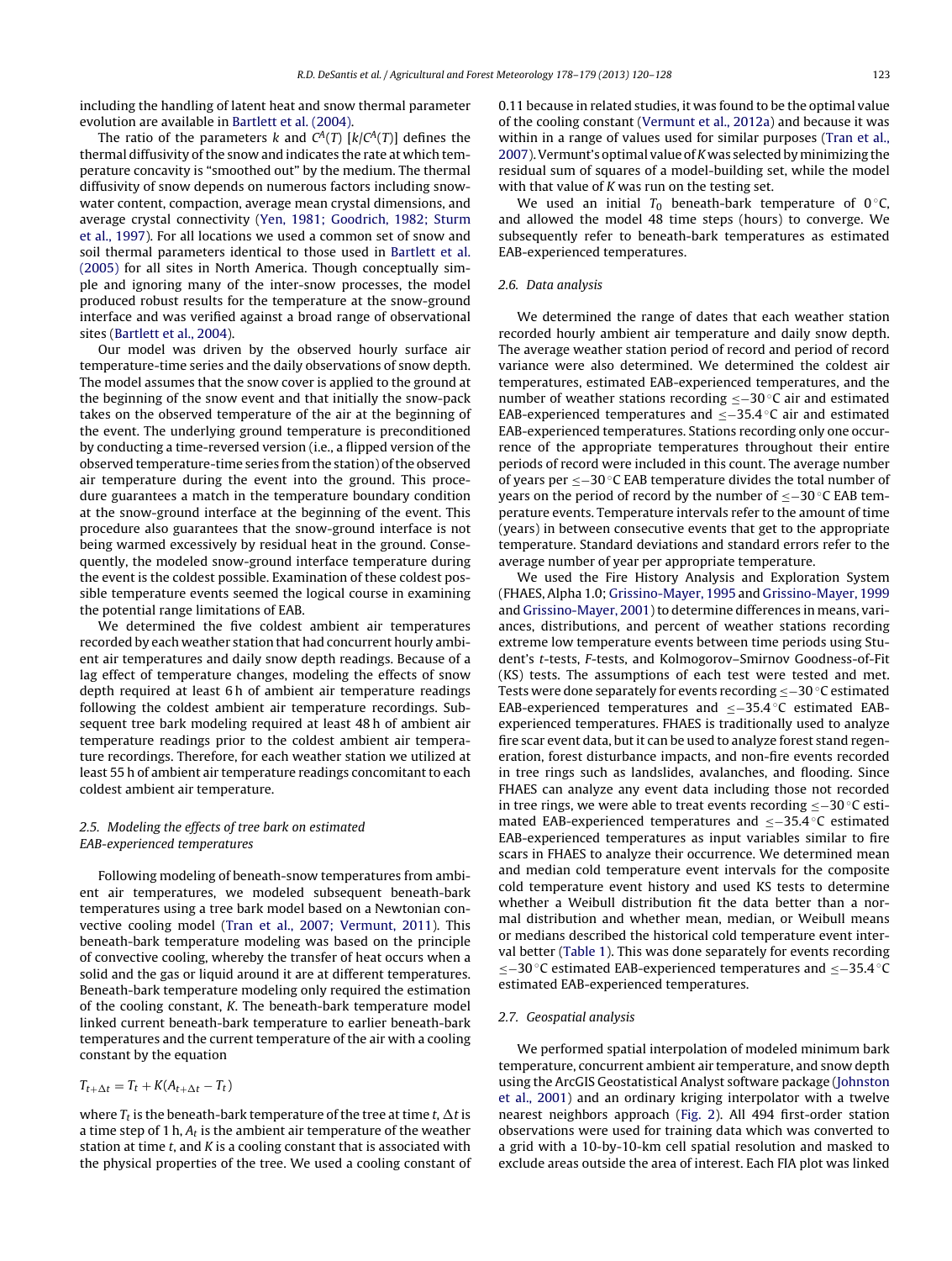#### <span id="page-4-0"></span>**Table 1**

Basic statistical information for weather stations used in this study.

|                                                                                                                   | Total/overall | Canada   | <b>USA</b>     |
|-------------------------------------------------------------------------------------------------------------------|---------------|----------|----------------|
| Number of weather stations                                                                                        | 494           | 315      | 179            |
| Weather station start                                                                                             | 1945          | 1953     | 1945           |
| Weather station stop                                                                                              | 2012          | 2012     | 2012           |
| Average station period of record, years                                                                           | 34.91         | 28.38    | 46.41          |
| Station period of record variance, years                                                                          | 2 to 67       | 5 to 59  | 2 to 67        |
| Coldest air temperature, °C                                                                                       | $-50.00$      | $-50.00$ | $-43.90$       |
| Coldest EAB temperature, °C                                                                                       | $-39.97$      | $-39.97$ | $-37.26$       |
| Number of stations $\leq -30$ °C air temperature                                                                  | 338           | 245      | 93             |
| Percent of stations $\leq -30$ °C air temperature                                                                 | 68            | 78       | 52             |
| Number of stations < - 30 °C EAB temperature                                                                      | 146           | 133      | 13             |
| Percent of stations < - 30 °C EAB temperature                                                                     | 30            | 42       | $\overline{7}$ |
| Mean <-30 °C EAB temperature interval                                                                             | 1.20          | 1.20     | 5.22           |
| Median $\leq -30$ °C EAB temperature interval                                                                     | 1.00          | 1.00     | 5.00           |
| Weibull median $\leq -30$ °C EAB temperature interval                                                             | <b>NA</b>     | NA       | <b>NA</b>      |
| Average number of years per $\leq -30$ °C EAB temperature                                                         | 14.3          | 13.00    | 36.00          |
| Standard deviation $\leq -30$ °C EAB temperature                                                                  | 0.58          | 0.58     | 3.15           |
| Total number of $\leq -30$ °C EAB temperature intervals                                                           | 46            | 46       | 9              |
| Standard error < - 30 °C EAB temperature                                                                          | 0.09          | 0.09     | 1.05           |
| Percent of years with temperatures $\leq -30$ °C EAB temperature only using stations experiencing $\leq -30$ °C   | 78            | 78       | 15             |
| Percent of total years with temperatures $\leq -30$ °C EAB temperature                                            | 69            | 78       | 15             |
| Number of stations $\leq -35.4$ °C air temperature                                                                | 226           | 186      | 40             |
| Percent of stations $\leq -35.4$ °C air temperature                                                               | 46            | 59       | 22             |
| Number of stations < - 35.4 °C EAB temperature                                                                    | 31            | 29       | $\overline{2}$ |
| Percent of stations < - 35.4 °C EAB temperature                                                                   | 6             | 9        | $\mathbf{1}$   |
| Mean <- 35.4 °C EAB temperature interval                                                                          | 2.80          | 2.80     | NA             |
| Median <- 35.4 °C EAB temperature interval                                                                        | 1.00          | 1.00     | NA             |
| Weibull median $\leq -35.4$ °C EAB temperature interval                                                           | 2.13          | 2.13     | <b>NA</b>      |
| Average number of years per $\leq -35.4$ °C EAB temperature                                                       | 25.80         | 25.30    | 37.00          |
| Standard deviation $\leq -35.4$ °C EAB temperature                                                                | 2.91          | 2.91     | <b>NA</b>      |
| Total number of $\leq -35.4$ °C EAB temperature intervals                                                         | 15            | 15       | <b>NA</b>      |
| Standard error < - 35.4 °C EAB temperature                                                                        | 0.75          | 0.75     | <b>NA</b>      |
| Percent of years with temperatures $\lt$ –35.4 °C only using stations experiencing $\lt$ –35.4 °C EAB temperature | 27            | 27       | 3              |
| Percent of total years with temperatures $\leq -35.4$ °C EAB temperature                                          | 24            | 27       | 3              |

to a pixel and attributed to the bark and ambient temperature predictive surface map cell values by the location of the plot center. The area of interest (de facto range map of green, white, and black ash) comprised 670,867,565 ha. We used a total of 20,656 FIA plots in this analysis. All data were projected using the North America Albers Equal Area Conic projection, NAD 83.

To determine ash distribution, abundance, and availability, we used ArcGIS software to combine geospatial raster datasets of a United States ash basal area map ([Wilson et al., 2012\),](#page-8-0) FIA ash plot data, and the interpolated bark temperature and coincident air temperature prediction surface maps into a single raster layer. Using these four combined geospatial datasets, we obtained and



**Fig. 2.** Coldest estimated EAB-experienced temperatures in the United States and Canada.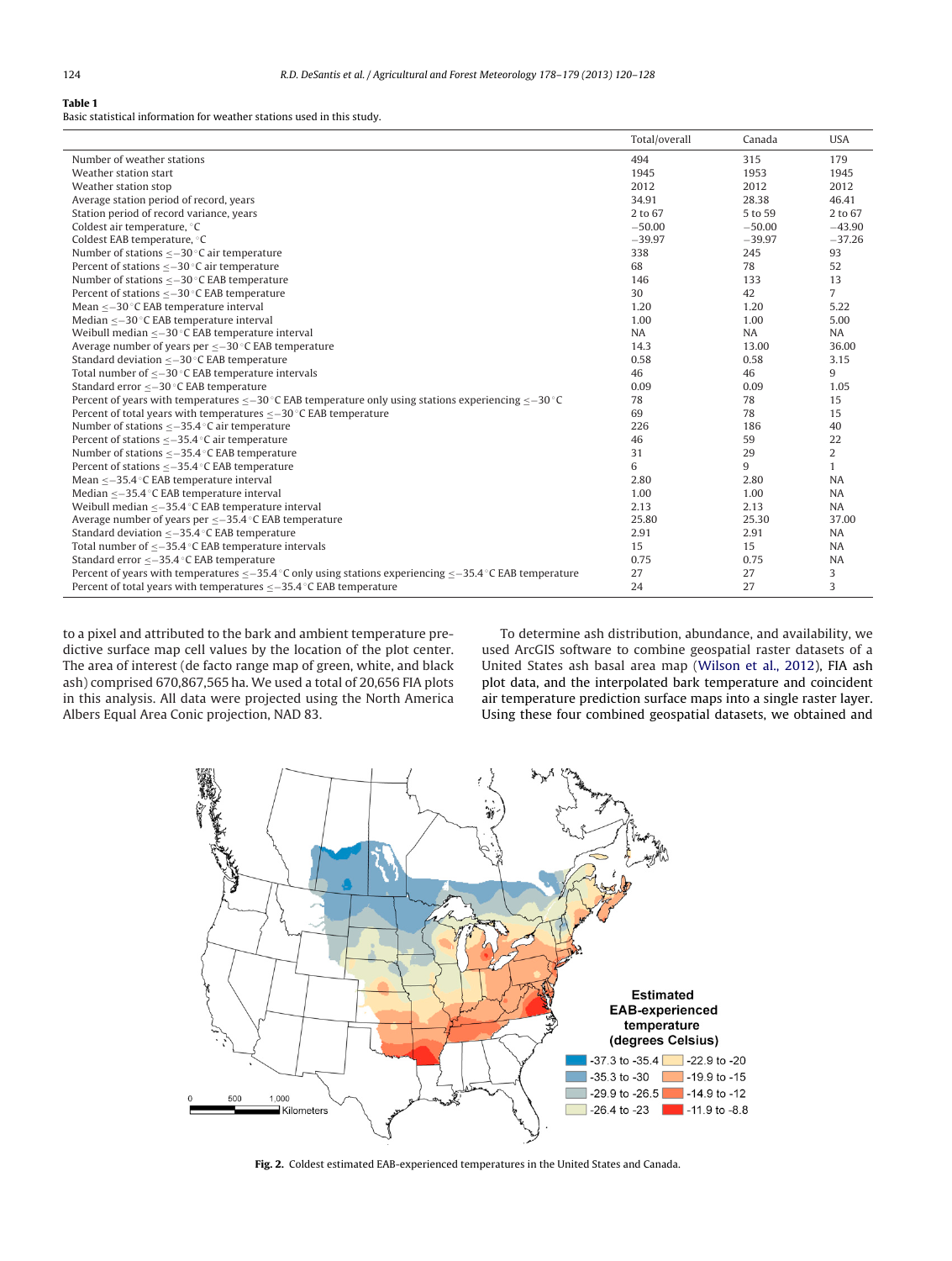<span id="page-5-0"></span>

Fig. 3. Identification of areas in the United States where ash could survive EAB indefinitely. Locations in green indicate areas where ash is present and experiences estimated EAB-experienced temperatures ≤-30 °C, and locations in red indicate areas where ash is present and experiences estimated EAB-experienced temperatures >-30 °C. Ash presence based on [Wilson et al. \(2012\). \(](#page-8-0)For interpretation of the references to color in this figure legend, the reader is referred to the web version of this article.)

summarized per-area of interest pixel counts and calculated the resulting ash area percentages that encountered estimated EAB-experienced temperatures ≤−30 ◦C and ≤−35.4 ◦C. Because there was no equivalent dataset for Canadian ash, we were only able to carry out this analysis for the United States (Fig. 3).

Due to the possibility of variable lengths of data from weather stations biasing a comparison of locations, we performed spatial interpolation of modeled minimum bark temperature, concurrent ambient air temperature, and snow depth in two additional analyses: One, we analyzed only weather stations with periods of record  $\geq$ 30 years (159 stations), and two, we analyzed only weather stations with the same periods of record (74 stations; none located in Canada). Because the limitations of our modeling system constrained the number of weather stations and the period of time in which we could analyze weather data, we were left with limited station coverage. Considering these two additional analyses further constrained the number of stations we were able to use, there were insufficient data to conduct such an analysis of the entire study area for both additional analyses. For example, for the first additional analysis, a maximum of six Canadian weather stations shared the same period of record start year, end year, and length. Where there was weather station coverage, results of all additional analyses were qualitatively similar to [Figs. 2 and 3.](#page-4-0)

## **3. Results**

According to FIA data from 2010, the three major species of North American ash total over 8.94 billion trees and saplings, and represent an estimated volume of over  $724.94$  million  $m<sup>3</sup>$  in the United States. Throughout their ranges in the United States, these three species account for nearly 14% of all woody species stems and

over 12% of total basal area and volume for all stems  $\geq$  2.54 cm dbh. These estimates exclude urban trees growing along streets, in yards, and other linear features that FIA does not consider to be forest land. According to the Canadian Forest Service, green, white, and black ash-leading stands comprise an estimated volume of over 36.11 million  $m^3$  in Canada and cover an estimated area of 385,000 ha ([Canada's National Forest Inventory, 2012\).](#page-7-0) Ash is common to the urban environment and can represent 5–20% of the street trees in many Canadian and Midwestern United States cities [\(Haack et al., 2002\).](#page-7-0)

The period of record was 1953–2012 and varied from 5 to 59 years for the 315 weather stations we analyzed in Canada. The period of record was 1945–2012 and varied from 2 to 67 years for the 179 weather stations we analyzed in the United States. The average period of record was 28 years for Canadian weather stations, 46 years for American weather stations, and 35 years for all weather stations. In Canada the coldest recorded ambient air and estimated EAB-experienced temperatures were −50 ◦C and −39.97 ◦C, respectively. These temperatures were recorded in two separate locations; the first was recorded at the Graham A weather station in southwestern Ontario and the second at the Spiritwood West weather station in west-central Saskatchewan. According to estimates from [Little \(1971\)](#page-7-0) the former lies within the ranges of green and black ash, and the latter lies approximately 50 km outside the northern extent of the range of green ash. In the United States the coldest recorded ambient air and estimated EAB-experienced temperatures were −43.9 ◦C and −37.26 ◦C, respectively. These temperatures were recorded or estimated from the Mount Washington weather station in New Hampshire, located within the ranges of ash. Although this weather station is located on the treeless summit of Mount Washington, ash is located in proximity to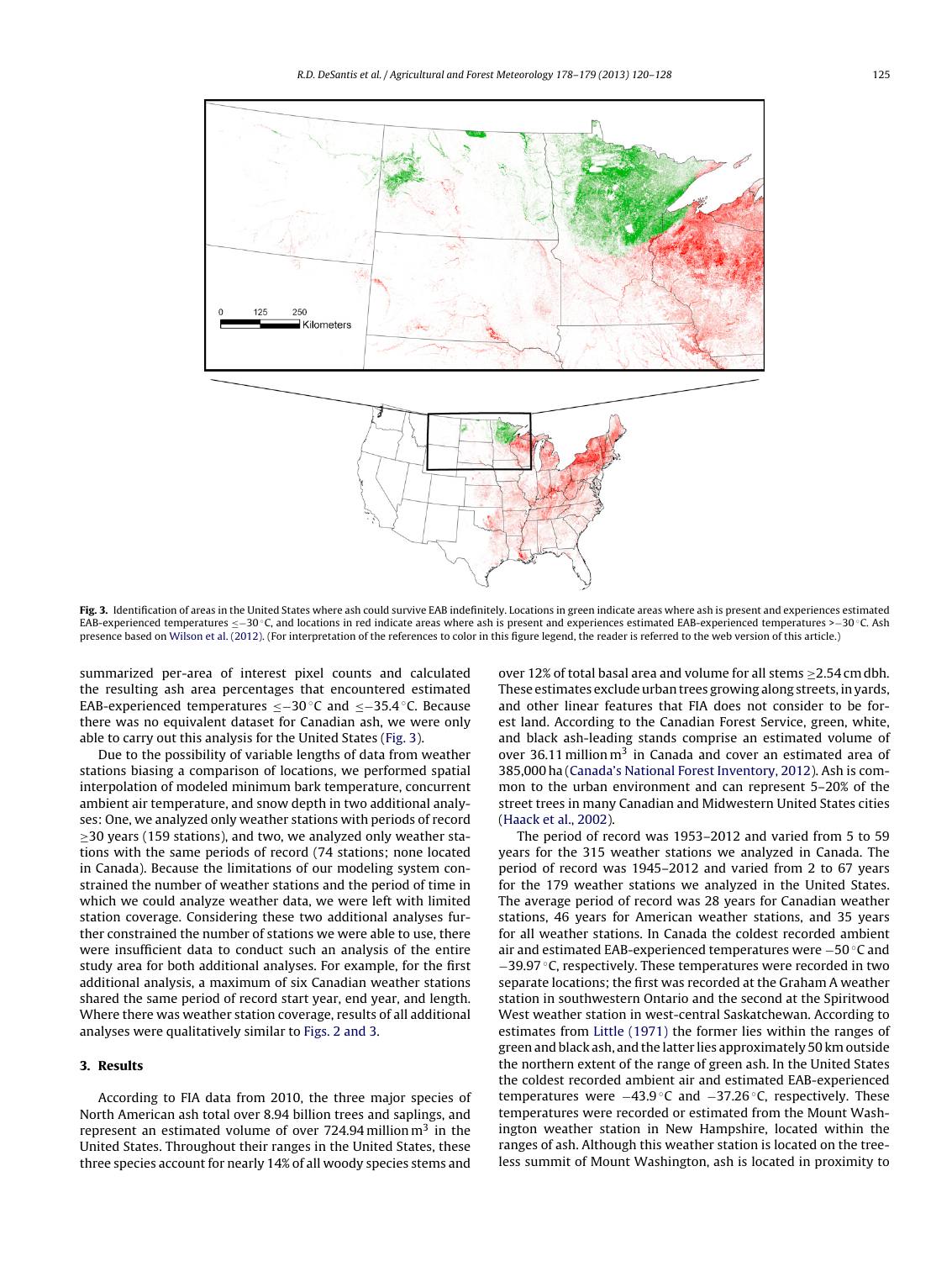the summit. Sixty-eight and 30% of all weather stations experienced recorded ambient air and estimated EAB-experienced temperatures ≤−30 ◦C, respectively. Forty-six and 6% of all weather stations experienced recorded ambient air and estimated EAB-experienced temperatures ≤−35.4 ◦C, respectively. Over 69% and nearly 24% of years included in the total period of record documented estimated EAB-experienced temperatures ≤−30 ◦C and ≤−35.4 ◦C, respectively.

Our geospatial analysis linking weather station data and FIA plots estimated that 0% of ash in the United States lies within areas experiencing estimated EAB-experienced temperatures ≤−35.4 ◦C. Geospatial analysis estimated that roughly 8% of ash trees and saplings, 5% of ash basal area, 4% of ash volume, and 4% of the area where ash was estimated to occur by FIA data lies within areas experiencing estimated EAB-experienced temperatures ≤−30 ◦C. In Canada, 47 of the 60 (78%) years on record experienced estimated EAB-experienced temperatures ≤−30 ◦C somewhere within the area of the network of weather stations used for this study ([Table 1\).](#page-4-0) In the United States, 10 of the 68 (15%) years on record experienced estimated EAB-experienced temperatures ≤−30 ◦C somewhere within the area of the network of weather stations used for this study. Throughout the ranges of the three major species of North American ash, for 47 of the 68 (69%) years on record there was at least one weather station where the equivalent estimated EAB-experienced temperature was ≤−30 ◦C.

## **4. Discussion**

Similar to previous studies, our results indicated the overwhelming majority of the ranges of ash in North America have climates suitable for EAB survival [\(Cappaert et al., 2005; Gandhi](#page-7-0) [and Herms, 2010; Sobek-Swant et al., 2012b\).](#page-7-0) Unlike previous studies, we identified locations where climates are not suitable for EAB survival; we found that a substantial amount of the ranges of ash endures estimated EAB-experienced temperatures ≤−30 ◦C [\(Table 1,](#page-4-0) [Fig. 3\).](#page-5-0) Considering literature suggests the majority of overwintering EAB may not be able to survive temperatures ≤−30 ◦C [\(Venette and Abrahamson, 2010; Crosthwaite et al., 2011\)](#page-7-0) and EAB at low populations often does not cause widespread ash mortality [\(Wei et al., 2004; Cappaert et al., 2005\),](#page-8-0) our results suggest there is potential for a substantial amount of the ranges of ash to survive EAB indefinitely.

The coldest temperatures experienced by EAB occur in the winter, during time periods in which EAB is inactive and overwintering beneath tree bark. Previous research indicated EAB consistently overwinters 1.5 cm beneath the bark surface (Therese Poland, pers. comm., USDA Forest Service, February 17, 2011). However, it is unclear at what vertical location on the tree bole EAB tends to overwinter. For instance, overwintering EAB has been found to overwinter low on tree boles, such as in aboveground tree roots close to the root collar. Therefore, a conservative estimate of the coldest temperatures experienced by overwintering EAB should take into account the buffering capacity of both snow cover and tree bark.

According to historical climate data, the northern United States and southern Canada occasionally experience extreme low ambient air temperatures ≤−35.4 ◦C. This is significant because literature suggests EAB cannot survive temperatures −35.3 ◦C and colder ([Wu](#page-8-0) [et al., 2007; Venette and Abrahamson, 2010; Crosthwaite et al.,](#page-8-0) [2011\).](#page-8-0) EAB larvae overwintering in northern United States and southern Canada ash would experience temperatures warmer than this due to the buffering properties of snow and tree bark. Snow provides relatively good insulation and even a small amount can have a pronounced influence on ground temperatures. Like all insulators, snow effectively slows the exchange of energy between the

ground and the air, without completely prohibiting this exchange. Snow effectively introduces time-lags between changes in ambient air temperatures and the timing of when the ground sees those changes.

Diffusivity is an important thermal parameter for arriving at the thermal length for a specific frequency of temperature change. Because snow can have wide ranging values of thermal diffusivity, we modeled the thermal impact of snow on the ground with a relatively straightforward solution to the heat equation for the snow pack. Tree bark affects ambient air temperatures similarly to snow in that it introduces a lag and decrease in the amplitude of temperature oscillations. In other words, the air temperature tends to change more rapidly than the beneath-bark temperature, leading to differences between air and beneath-bark temperature in both positive and negative directions at different times. However, the extreme beneath-bark minima are theoretically always warmer than air minima. Ultimately, the combined effect of snow and bark promotes a warmer microclimate beneath tree bark.

Theoretically, EAB would experience the coldest beneath-bark temperatures during the dormant larval phase since it overwinters inside ash trees [\(Haack et al., 2002; Crosthwaite et al., 2011\).](#page-7-0) Since the coldest extreme low temperatures most often occur during early-morning hours before sunrise, solar insolation (e.g., one side of a tree experiencing warmer temperatures than the other because it faces sunlight) may not play an important role in the estimation of EAB-experienced temperatures. Moreover, there exists no evidence indicating that prolonged exposure to extreme low temperatures increases EAB mortality risk. While there may be other minor influences on temperatures experienced by EAB, the two major influences on beneath-bark temperatures EAB would likely experience are snow and bark. Therefore, we used these two major influences to drive our modeling of estimated EAB-experienced temperatures.

Our estimated EAB-experienced temperatures are most likely conservative estimates. In other words, hourly temperature and daily snow data collection began later and sometimes ended earlier than the earliest and latest date weather stations collected data. For each weather station we only used up to 67 years of data instead of up to 173 years of the full record because our modeling necessitated hourly temperature and daily snow data. Thus, estimates from each weather station used a relatively short time span compared to the total life of each weather station. Therefore, we likely missed extreme low temperatures as cold as or colder than those that we used, and our estimated EAB-experienced temperatures are probably absolute maxima of the extreme low beneath-bark temperatures. EAB likely experience temperatures as cold as or colder than those we estimated for locations in the northern United States and Canada, and they likely experience these temperatures more frequently.

The limitations of our modeling system provided already rigid constraints to our sample size. Therefore, the addition and interpretation of a fixed time period study analyzing the frequency of these extreme cold temperature events was not plausible. Weather stations with shorter periods of record would be expected to have a lower probability of experiencing extreme cold temperature events, therefore appearing more favorable for EAB survival. However, inclusion of these weather stations likely led to an underestimation of the frequency of these events. In other words, it is likely for the events to occur at the same or higher frequency than that which we observed.

Our estimates are conservative and may address questions about future climate warming effects on extreme low temperatures. In addition, although literature suggests an increase in future global mean temperature, the same literature suggests an increased incidence of future extreme weather events [\(Intergovernmental](#page-7-0) [Panel on Climate Change, 2007\).](#page-7-0) With wider temperature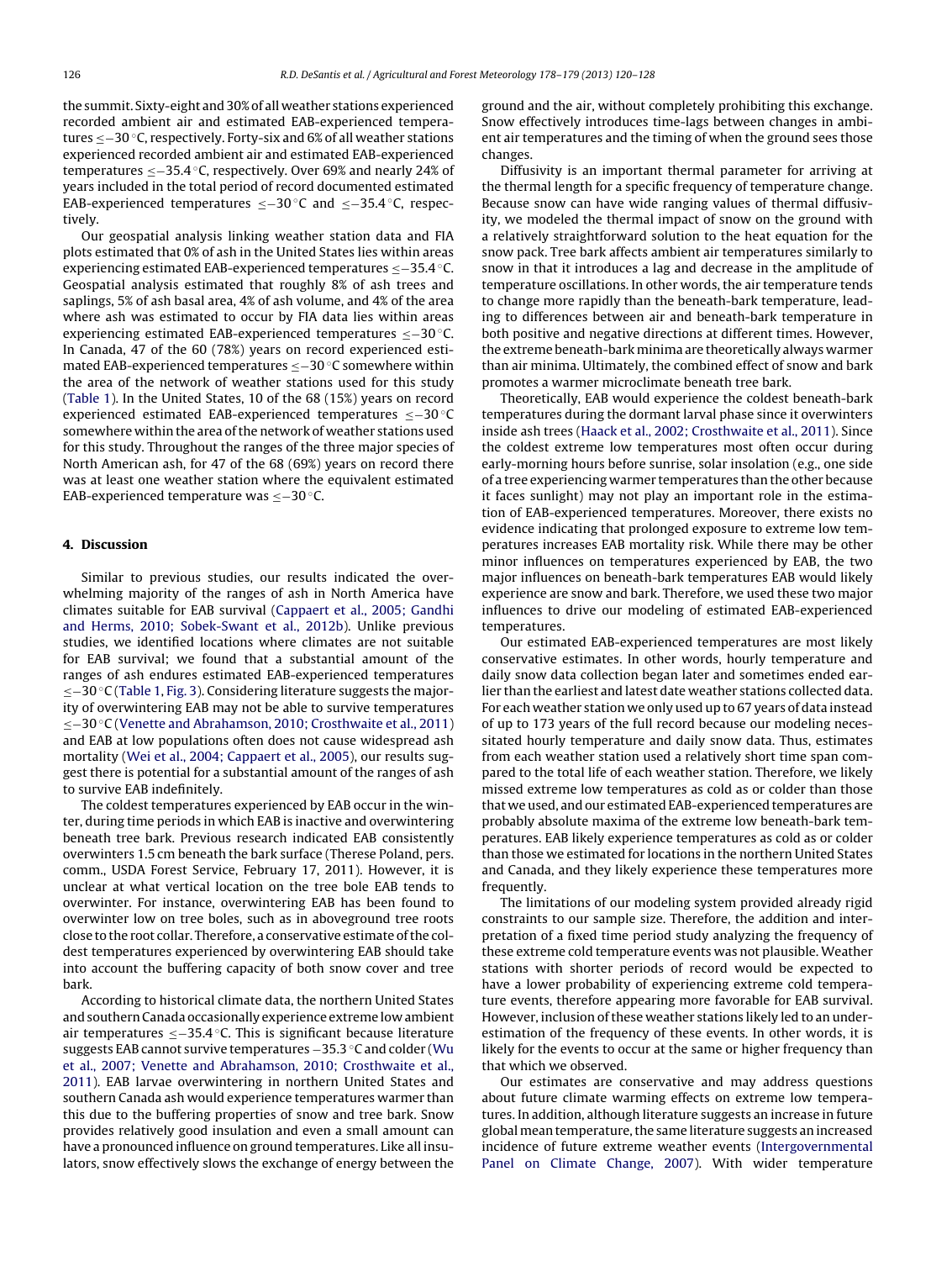<span id="page-7-0"></span>fluctuations, there is more potential for EAB to deacclimate to extreme low temperature events, thus raising their supercooling points and making them more susceptible to hard-freezing and subsequent temperature-related mortality (sensu Sobek-Swant et al., 2012a).

#### **5. Conclusions**

Previous work suggests EAB will eventually decimate ash throughout North America (Herms et al., 2010; Sobek-Swant et al., 2012b). However, our findings and related work support the conclusion that parts of the northern ranges of ash have the potential to survive EAB indefinitely (Cappaert et al., 2005; Venette and Abrahamson, 2010; Crosthwaite et al., 2011). Exposure to temperatures −30 ◦C and colder could hold the EAB population to densities to which ash trees can tolerate infestation, thus limiting ash mortality from EAB. Future forests at the northern ranges of ash may support low levels of EAB but ash may persist indefinitely, while it is decimated by EAB elsewhere.

#### **Acknowledgements**

The authors would like to thank Brett Butler, Kim Cuddington, Songlin Fei, Dan Herms, John Kabrick, Therese Poland, and Rob Venette for their advice and for comments which helped improve earlier versions of this manuscript. Mark Hansen provided technical assistance with PLSQL and the FIA database, and Ty Wilson provided assistance with mapping the presence of ash in the United States. For funding, the authors would also like to thank the University of Missouri, Department of Forestry, and the Northern Forest Futures Project, the Forest Inventory and Analysis program, and the Northern Research Station of the U.S. Forest Service.

#### **References**

- Bartlett, M.G., Chapman, D.S., Harris, R.N., 2004. Snow and the ground temperature record of climate change. J. Geophys. Res. 109, F04008, [http://dx.doi.org/10.1029/2004JF000224](dx.doi.org/10.1029/2004JF000224).
- Bartlett, M.G., Chapman, D.S., Harris, R.N., 2005. Snow effect on North American ground temperatures 1950–2002. J. Geophys. Res. 110, F03008, [http://dx.doi.org/10.1029/2005JF000293](dx.doi.org/10.1029/2005JF000293).
- Bechtold, W.A., Patterson, P.L. (Eds.), 2005. The enhanced forest inventory and analysis national sample design and estimation procedures. USDA Forest Service General Technical Report SRS-80. U.S. Department of Agriculture, Forest Service, Southern Research Station, Asheville, NC, p. 85.
- Canada's National Forest Inventory, 2012. National baseline data version 1.0. Available online: [https://nfi.nfis.org](https://nfi.nfis.org/) (accessed 18 October 2012).
- Cappaert, D.L., McCullough, D.G., Poland, T.M., Siegert, N.W., 2005. Emerald ash borer in North America: a research and regulatory challenge. Am. Entomol. 51, 152–165.
- Cathey, H.M., 1990. USDA plant hardiness zone map. Washington, DC. U.S. Department of Agriculture. USDA Misc. Pub. 1475. Available from: U.S. National Arboretum, Agricultural Research Service. USDA, Washington, DC, Available online: <http://www.usna.usda.gov/Hardzone/ushzmap.html> (accessed 04.04.11).
- Crosthwaite, J.C., Sobek, S., Lyons, D.B., Bernards, M.A., Sinclair, B.J., 2011. The overwintering physiology of the emerald ash borer, Agrilus planipennis Fairmaire (Coleoptera: Buprestidae). J. Insect Physiol. 57, 166–173.
- Environment Canada, 2012.Weather and Environmental Monitoring Meteorological Service of Canada, Available online: [http://climate.weatheroffice.gc.ca](http://climate.weatheroffice.gc.ca/) (accessed 26.04.12).
- Eyles, A., Jones, W., Riedl, K., Cipollini, D., Schwartz, S., Chan, K., Herms, D.A., Bonello, P., 2007. Comparative phloem chemistry of Manchurian (Fraxinus mandshurica) and two North American ash species (Fraxinus americana and Fraxinus pennsylvanica). J. Chem. Ecol. 33, 1430–1448.
- Gandhi, K.J.K., Herms, D.A., 2010. North American arthropods at risk due to widespread Fraxinus mortality caused by the alien emerald ash borer. Biol. Invasions 12, 1839–1846.
- Goodrich, L.E., 1982. The influence of snow cover on the ground thermal regime. Can. Geotech. J. 19, 421–432.
- Grissino-Mayer, H.D., Ph.D. dissertation 1995. Tree-ring reconstructions of climate and fire history at El Malpais National Monument, New Mexico. The University of Arizona, Tucson, pp. 407.
- Grissino-Mayer, H.D., 1999. Modeling fire interval data from the American Southwest with the Weibull distribution. Int. J. Wildland Fire 9 (1), 37–50.
- Grissino-Mayer, H.D., 2001. FHX2 software for analyzing temporal and spatial patterns in fire regimes from tree rings. Tree-Ring Res. 57 (1), 115–124.
- Haack, R.A., Jendek, E., Liu, H., Marchant, K.R., Petrice, T.R., Poland, T.M., Ye, H., 2002. The emerald ash borer: a new exotic pest in North America. Newsletter Michigan Entomol. Soc. 47, 1–5.
- Herms, D.A., Klooster, W., Knight, K.S., Gandhi, K.J.K., Herms, C.P., Smith, A., McCullough, D., Cardina, J., 2010. Ash regeneration in the wake of emerald ash borer: will it restore ash or sustain the outbreak? In: Lance, D., Buck, J., Binion, D., Reardon, R., Mastro V. (compilers), Emerald ash borer research and technology development meeting. U.S. Department of Agriculture, Forest Service, Forest Health Technology Enterprise Team, FHTET-2010-01, pp. 17–18.
- Solomon, S., Qin, D., Manning, M., Chen, Z., Marquis, M., Averyt, K.B., Tignor, M., Miller, H.L. (Eds.), 2007. Contribution of Working Group I to the Fourth Assessment Report of the Intergovernmental Panel on Climate Change. Cambridge University Press, Cambridge, United Kingdom/New York, NY, USA, p. 996.
- Johnston, K., Ver Hoef, J.M., Krivoruchko, K., Lucas, N., 2001. Using ArcGIS Geostatistical Analyst. Environmental Systems Research, Redlands, CA, USA, pp. 300.
- Little, E.L., Jr., 1971. Atlas of United States trees, vol. 1, conifers and important hardwoods: Misc. Pub. 1146. U.S. Department of Agriculture, Washington, D.C. 9 pp. (200 maps).
- McCullough, D.G., Roberts, D.L., 2002. Emerald ash borer. U.S. Department of Agriculture, Forest Service, Northeastern Area, State and Private Forestry, Pest Alert NA-PR-07-02. 2 p.
- National Oceanic and Atmospheric Administration, 2010. National weather service manual 10-1315, operations and services surface observing program (land), NDSPD 10-13 cooperative station observations. Department of Commerce, National Weather Service. 138 p. Available online: <http://www.nws.noaa.gov/directives/sym/pd01013015curr.pdf> (accessed 03.10.12).
- National Oceanic and Atmospheric Administration, 2012. Northeast Regional Climate Center, Cornell University, NY, US.
- Poland, T.M.,McCullough, D.G., 2006. Emerald ash borer: invasion of the urban forest and the threat to North America's ash resource. J. For. 104, 118–124.
- Prasad, A.M., Iverson, L.R., Peters, M.P., Bossenbroek, J.M., Matthews, S.N., Sydnor, T.D., Schwartz, M.W., 2010. Modeling the invasive emerald ash borer risk of spread using a spatially explicit cellular model. Landsc. Ecol. 25, 353–369.
- PSU CAS (Pennsylvania State University, College of Agricultural Sciences), 1987. Diagnosing injury to eastern forest trees. In: Skelly, J.M., Davis, D.D., Merrill, W., Cameron, E.A., Brown, H.D., Drummond, D.B., Dochinger, L.S. (Eds.), National Acid Precipitation Assessment Program, Forest Response Program, and National Vegetation Survey. University Park, PA. 122 p.
- Rebek, E.J., Herms, D.A., Smitley, D.R., 2008. Interspecific variation in resistance to emerald ash borer (Coleoptera: Buprestidae) among North American and Asian ash (Fraxinus spp.). Environ. Entomol. 37, 242–246.
- Shigesada, N., Kawasaki, K., 1997. Biological Invasions: Theory and Practice. Oxford University Press, Oxford, United Kingdom, pp. 224.
- Siegert, N.W., McCullough, D.G., Liebhold, A.M., Telewski, F.W., 2007. Resurrected from the ashes: a historical reconstruction of emerald ash borer dynamics through dendrochronological analysis. In: Mastro, V., Lance, D., Reardon, R., Parra, G. (Compilers), Emerald Ash Borer and Asian Longhorned Beetle Research and Technology Development Meeting. U.S. Department of Agriculture, Forest Service, Forest Health Technology Enterprise Team, FHTET-2007-04, pp. 18–19.
- Siegert, N.W., McCullough, D.G., Williams, D.W., Frasier, I., Poland. T.M., Pierce, S.J., 2010. Dispersal of Agrilus planipennis (Coleoptera: Buprestidae) from discrete epicenters in two outlier sites. Environ. Entomol. 39, 253– 265.
- Sobek-Swant, S., Crosthwaite, J.C., Lyons, D.B., Sinclair, B.J., 2012a. Could phenotypic plasticity limit an invasive species? Incomplete reversibility of mid-winter deacclimation in emerald ash borer. Biol. Invasions 14, 115–125.
- Sobek-Swant, S., Kluza, D.A., Cuddington, K., Lyons, D.B., 2012b. Potential distribution of emerald ash borer: what can we learn from ecological niche models using Maxent and GARP? Forest Ecol. Manag. 281, 23–31.
- Sturm, M., Holmgren, J., König, M., Morris, K., 1997. The thermal conductivity of seasonal snow. J. Glaciol. 43, 26–41.
- Tluczek, A.R., McCullough, D.G., Poland, T.M., 2011. Influence of host stress on emerald ash borer (Coleoptera: Buprestidae) adult density, development, and distribution in Fraxinus pennsylvanica trees. Environ. Entomol. 40, 357–366.
- Tran, J.K., Ylioja, T., Billings, R.F., Regniere, J., Ayres, M.P., 2007. Impact of minimum winter temperatures on the population dynamics of Dendroctonus frontalis. Ecol. Appl. 17, 882–899.
- United States Geological Survey, 1999. Digital representation of "Atlas of United States Trees" by Elbert L. Little, Jr. Available online: <http://esp.cr.usgs.gov/data/atlas/little> (accessed 12.12.11).
- Venette, R.C., Abrahamson, M., 2010. Cold hardiness of emerald ash borer, Agrilus planipennis: a new perspective. In: black ash symposium: proceedings of the meeting, May 25-27, 2010. Bemidji, MN. United States Department of Agriculture, Forest Service. 5 p. Available online: [http://www.fs.usda.gov/Internet/FSE](http://www.fs.usda.gov/Internet/FSE_DOCUMENTS/stelprdb5191794.pdf) DOCUMENTS/stelprdb5191794.pdf (accessed 04.04.11).
- Vermunt, B., M.Sc. thesis 2011. Temperatures experienced by emerald ash borer and other wood-boring beetles in the under-bark microclimate. In: Department of Biology. The University of Waterloo, Waterloo, Ontario, Canada.